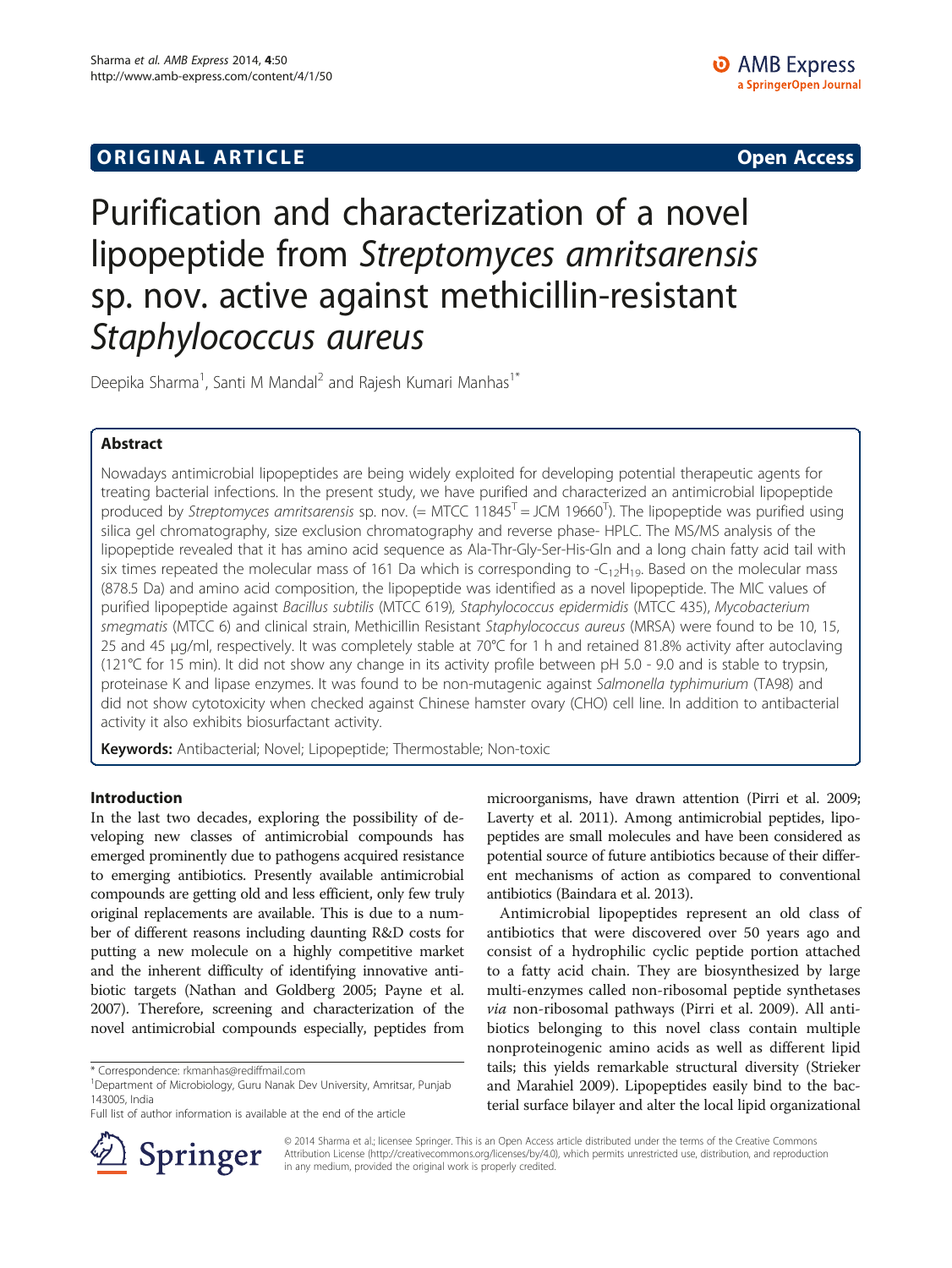linking on negatively charged fatty acids resulting in restructuring of the lipid bilayer and prevent cellular processes (Horn et al. [2012](#page-8-0); Mandal et al. [2013\)](#page-8-0).

Actinobacteria especially, species of the genus Streptomyces are reported to produce diverse antimicrobial lipopeptides with their applications in pharmaceutical industries. Amphomycin was the first lipopeptide to be discovered from Actinoplanes friuliensis, followed by a number of related antibiotics, including crystallomycin, aspartocin, glumamycin, laspartomycin, tsushimycin, and the best studied so far, daptomycin (Schneider et al. [2009](#page-8-0)). As apparently 99% of the microbial species are still unexplored (Davies [1999](#page-8-0); Watve et al. [2001](#page-8-0)) therefore, possibility of discovering actinobacteria producing potent and novel lipopeptides still remains. In the light of this, present study was aimed at purification and characterization of a novel antimicrobial lipopeptide produced by Streptomyces amritsarensis.

# Materials and methods

# Microorganism and maintenance

Streptomyces amritsarensis  $(= MTCC 11845<sup>T</sup> = JCM$  $19660<sup>T</sup>$ ) was isolated from soil and identified using polyphasic taxonomic approach (Sharma et al. [2014\)](#page-8-0). The culture was maintained on starch casein nitrate agar slopes at 4°C and as mycelial fragments and spores in 20% v/v glycerol at -80°C. All the test organisms except clinical isolates were procured from Microbial Type Culture Collection and Gene Bank (MTCC), Institute of Microbial Technology (IMTECH), Chandigarh, India. Clinical isolates viz. multi-drug resistant E. coli, MRSA and VRE were procured from local hospitals. They were maintained on nutrient agar slopes at 4°C.

# Growth and lipopeptide production profile

S. amritsarensis was grown in Starch Casein Nitrate (SCN) broth at 28°C with continuous shaking at 180 rpm for 10 days. Cell free supernatants were collected at one day intervals by centrifuging culture broths at 10,000 rpm for 30 min at 4°C and used for detection of lipopeptide antimicrobial activity using Kirby-Bauer disk diffusion susceptibility test (Bauer et al. [1966](#page-8-0)). Filter paper discs (6 mm) impregnated with 10 μl of supernatants (filtered through 0.22 μm filter, Pall Lifesciences) were placed on Mueller-Hinton agar plate seeded with *Bacillus subtilis* (MTCC 619) and incubated at 37°C for 24 h. For the determination of growth, absorbance of culture broths were read at 600 nm and growth curve was prepared. Protein contents of culture supernatants were determined using Lowry method (Lowry et al. [1951\)](#page-8-0).

For large scale production of lipopeptide batch fermentation of Streptomyces strain was carried out in SCN broth at 28°C on a rotary shaker at 180 rpm. The flasks were inoculated with 2% by volume of seed culture, grown at  $28^{\circ}$ C for two days. Fermentation was terminated on  $4^{\text{th}}$ day, at which the maximum production was obtained. The active compound from cell free supernatant was adsorbed on resin XAD-4 (5%) at 15°C under shaking conditions for 2 days and recovered from resin by eluting with methanol. The methanol fraction was dried using a rotavapour (BUCHI Rota vapor R-200) and dried residue was re-dissolved in small volume of methanol.

# Purification of lipopeptide

For the purification of the lipopeptide silica gel column chromatography (60-120 mesh) was carried out. Column  $(35 \times 1.0 \text{ cm})$  was packed with silica gel using chloroform as solvent. The methanol extract was loaded at the top of the column and eluted step-wise with  $100\%$  CHCl<sub>3</sub>, 95:5, 90:10, 75:25, 70:30, 50:50 (v/v) of CHCl<sub>3</sub>: CH<sub>3</sub>OH solvent and 100% CH<sub>3</sub>OH (200 ml each) at a flow rate of 2 ml/min. Fractions were concentrated and redissolved in the same solvent ratio from which they were recovered. Fractions showing antimicrobial activity were pooled and further purified by subjecting to size exclusion chromatography using Toyopearl resin HW-40 and methanol as an eluent. The methanol fractions as such were subjected to antimicrobial activity, active fractions were combined and solvent was evaporated using a rota vapour, the residue was re-dissolved in Milli-Q water. Further purification was achieved through reverse phase HPLC (1260 Infinity, Agilent Technologies, USA) using a semi-preparative C18 column (Pursuit 10C18 250 × 21.2 mm) and acetonitrile: water (5:5) as mobile phase. Collected fractions were concentrated by speed vacuum and screened for antimicrobial activity. Lipopeptide was purified to homogeneity using reverse phase- HPLC (Agilent 1100 series) with a ZORBAX 300-SB18 column (4.6 mm  $\times$  250 mm, particle size 5 µm), at a flow rate of 1 ml/min. The solvent system used was 0.1% aqueous TFA (A) and acetonitrile containing 0.1% TFA (B). The gradient of solvent B used to run the column was as follows: 0-60% for 0–45 min, 60-80% for 45–55 min and 80-100% for 55–60 min. The elution from the column was monitored at 215 nm in a diode array detector and all the peaks of HPLC chromatogram were collected using a fraction collector (GILSON, France) coupled with the system. Collected fractions were concentrated by speed vacuum and screened for antimicrobial activity.

# MALDI-TOF-MS and sequencing of lipopeptide

Lipopeptide was characterized using Matrix-assisted laser desorption ionization (MALDI). The purified lipopeptide was lyophilized and re-suspended in methanol. Solution  $(4 \mu l)$  was mixed with  $4 \mu l$  of matrix (CHCA, 10 mg/ml), 1.0 μl of this mixture solution was spotted onto the MALDI 100 well stainless steel sample plate and allowed to air dry prior to the MALDI analysis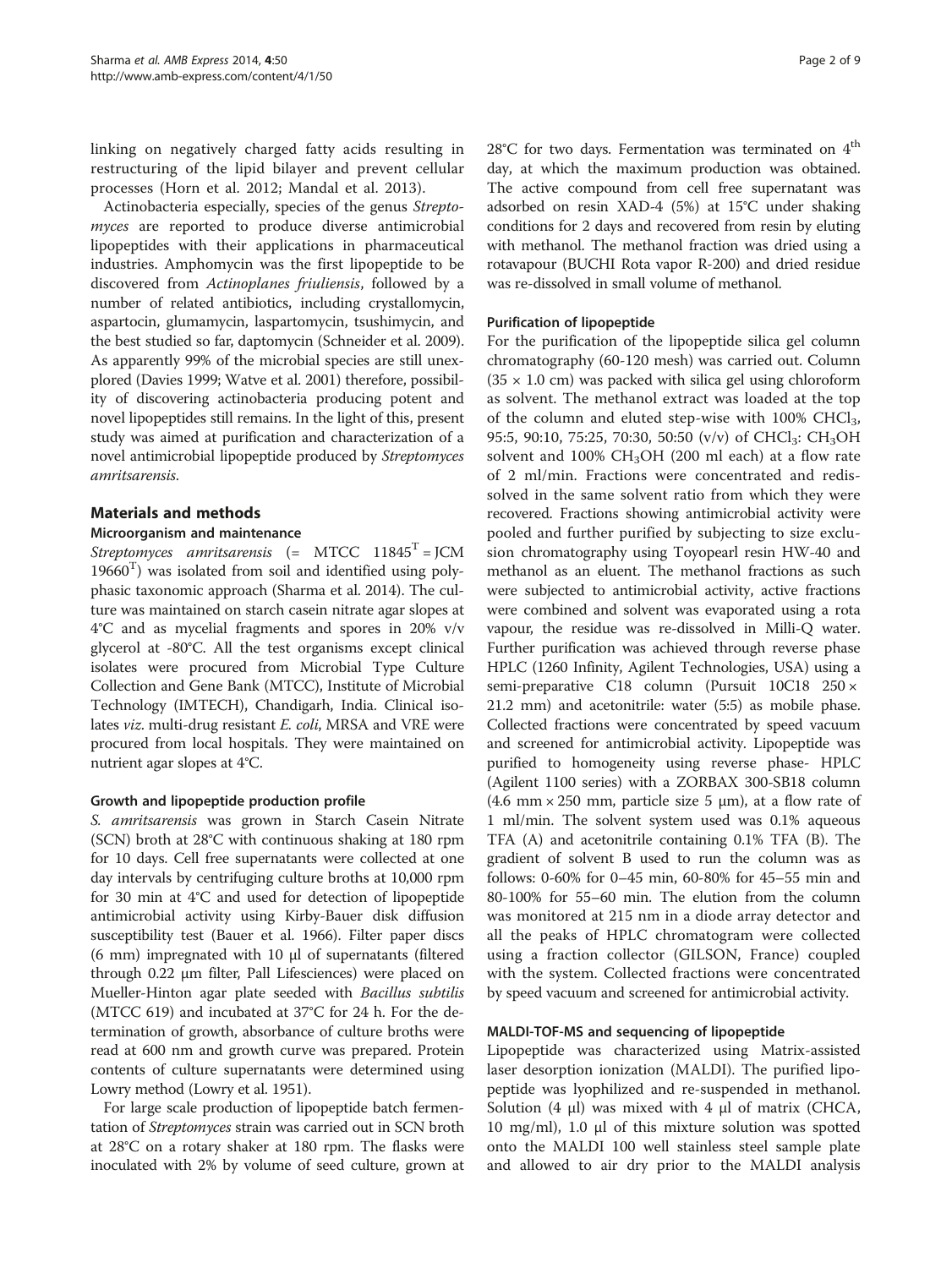(Mandal et al. [2009\)](#page-8-0). MALDI mass spectra was obtained using a Voyager time-of-flight mass spectrometer (Applied Biosystem, USA), equipped with 337 nm N2 laser and operated in accelerating voltage 20 kV. The spectra were recorded in positive ion linear mode. To check the reproducibility of the spectrum, sample was separately spotted several times.

For peptide MS/MS sequencing, lipopeptide was incubated with 10% NaOH in methanol at room temperature for 16 h to cleave the lactone ring. The cleaved lipopeptide was lyophilized, again extracted with methanol and allowed for mass spectrometry analysis. The spectra were recorded in the post-source decay (PSD) ion mode as an average of 100 laser shots with a grid voltage of 75%. The reflector voltage was reduced in 25% steps and guide wire was reduced 0.02–0.01% with an extraction delay time of 100 ns.

# Fatty acid analysis of lipopeptide by GC-MS

Lipopeptide was subjected to acid hydrolysis by incubating the lipopeptide (5 mg) with 0.5 ml of 6 M HCl at 90°C for 18 h in sealed tubes. The fatty acids were extracted with ether and esterified with 0.95 ml methanol and 0.05 ml of 98%  $H_2SO_4$  at 65°C for 6 h. Fatty acid methyl esters were obtained after extraction with n-hexane and analyzed by GC-MS with a Clarus 500 GC (PerkinElmer, USA). Helium was used as carrier gas at a flow rate of 1.0 ml/min. The column temperature was maintained at 120°C for 3 min and thereafter gradually increased  $(8^{\circ}C/\text{min})$  to 260 $^{\circ}C$ .

# Determination of antimicrobial activity

Sensitivity of test organisms to purified lipopeptide was measured in terms of zone of inhibition using Kirby-Bauer disk diffusion susceptibility test (Bauer et al. [1966](#page-8-0)). The plates containing Mueller-Hinton agar, yeast malt agar and potato dextrose agar were seeded with test bacteria, yeasts and fungi, respectively. Filter paper discs (6 mm) impregnated with 10 μg of lipopeptide were placed on media plates. The diameter of the resultant zone of inhibition was measured in mm after 24- 48 hours of incubation. Each experiment was performed in duplicates and repeated thrice. Various test organisms used in the study included Bacillus subtilis (MTCC 619), Mycobacterium smegmatis (MTCC 6), Staphylococcus epidermidis (MTCC 435), Escherichia coli (MTCC 1885), Klebsiella pneumoniae sub sp. pneumoniae (MTCC 109), Enterobacter aerogenes (MTCC 111), Salmonella typhi (MTCC 733), multi-drug resistant E. coli, MRSA, VRE, Candida albicans (MTCC 3017), Rhodotorula rubra (MTCC 248), Colletotrichum acutatum (MTCC 1037), Cercospora beticola (GenBank acc. no. KJ461435), Fusarium oxysporum f. sp. dianthi (MTCC 6659), and Alternaria brassicicola (MTCC 2102).

# Determination of minimum inhibitory concentration

The MIC of purified lipopeptide was evaluated by using a microtiter plate dilution assay. Test bacteria were grown to logarithmic phase under optimal conditions (up to 0.3 OD) and the test was performed in triplicates. To each well of the microtiter plate, 200 μl of fresh nutrient medium and 50 μl of bacterial suspension were added. Subsequently, different dilutions (50 μl) of freshly prepared samples were added to each well. The first column of the microtiter plate was left as a blank, containing fresh medium only. The microtiter plates were incubated at 37°C and OD was measured at 600 nm at 24 and 48 h using ELISA microplate reader (Bio-rad, Model 680XR). The lowest concentration that inhibited growth of the test strain and did not show any increase in absorption after 48 h was considered as MIC of the lipopeptide for that strain.

# Effect of pH, temperature and enzymes on lipopeptide activity

Sensitivity to temperature was determined by incubating the purified lipopeptide at different temperatures viz. 50°C, 60°C, 70°C, 80°C , 90°C, 100°C and 121°C for different durations. To determine the optimum pH for activity, purified compound was incubated over pH range of 3.0–12.0 for 30 min at 37°C. The sensitivity of the lipopeptide (1.0 mg/ml) to enzymes was tested against proteinase K  $(\sim 30 \text{ U/mg})$ , trypsin  $(\sim 10,000 \text{ U/mg})$  and lipase  $(\sim 9 \text{ U/mg})$ . All enzymes were purchased from Sigma Aldrich. Enzyme solutions were prepared at 1.0 mg/ml in 50 mM phosphate buffer (pH 7.0). Equal volumes of enzyme solution and antimicrobial compound (20 μl each) were mixed and incubated at 37°C for 12 h. The enzyme reaction was terminated by heating reaction mixture at 80°C and residual activity was determined by disc diffusion method.

# Safety evaluation of lipopeptide

Mutagenicity of the lipopeptide was evaluated by Ames test (Maron and Ames [1983\)](#page-8-0). This Salmonella reverse mutation test is based on histidine dependence and mutations in Salmonella typhimurium (TA98/ MTCC 1251, IMTECH, Chandigarh). Concentrations of the lipopeptide used for checking toxicity were 50 and 100 μg 0.1 ml−<sup>1</sup> plate−<sup>1</sup> . The overnight grown, 0.1 ml bacterial culture and 0.1 ml of lipopeptide were added to 2.0 ml of top agar. The contents were mixed and poured onto glucose minimal agar plates immediately. The plates were inoculated and incubated at 37°C for 48 h. The experiment was repeated to confirm the results. To determine the spontaneous reversion which is characteristic of the tester strain (TA 98), negative control (0.1 ml bacterial culture + 0.1 ml DMSO plate−<sup>1</sup> ) was run while 4-Nitro-ophenylenediamine (20 μg 0.1 ml<sup>-1</sup> plate<sup>-1</sup>) was used as a positive control mutagen. The mutagenic potential of the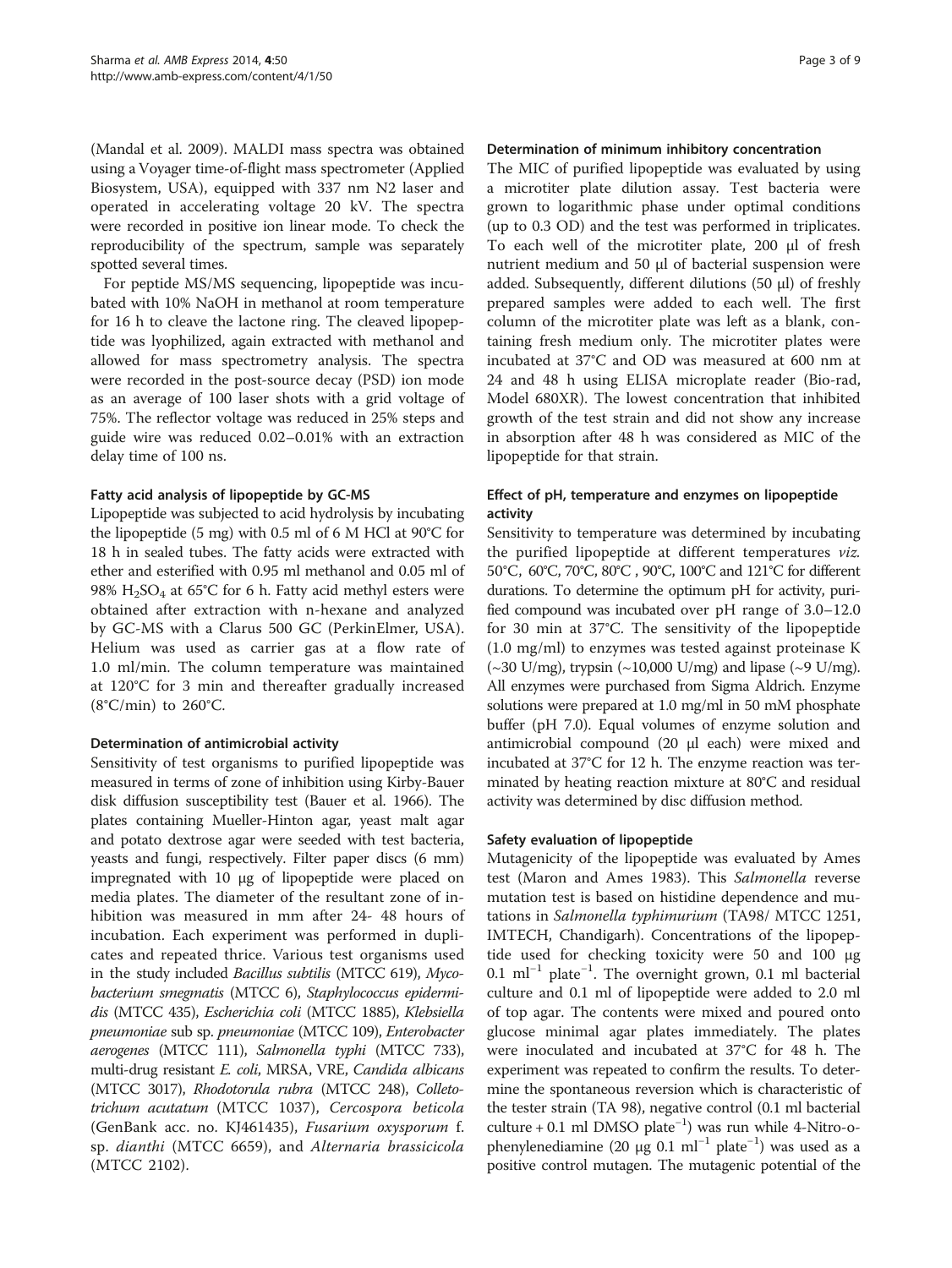lipopeptide was determined by comparing the number of colonies with control plates where no test compound was added.

In vitro cytotoxicity was evaluated using sulforhodamine B dye assay (Skehan et al. [1990\)](#page-8-0). The Chinese hamster ovary cell line (CHO) was used for the assay. Camptothecin (CPT), an anticancer drug was used as standard. The 96-well tissue culture plate, containing different concentrations of lipopeptide (2.5- 25 μg/ml) and CHO cells, was incubated for 48 h and the cell growth was stopped with trichloroacetic acid (50% TCA, 50 μl). The optical density (OD) was recorded at 540 nm on ELISA reader and percent growth inhibition was calculated.

# Biosurfactant property of lipopeptide

Biosurfactant property of lipopeptide was determined using the qualitative drop-collapse test (Youssef et al. [2004](#page-8-0)). In this method, mineral oil  $(2 \mu l)$  was added to 96-well microtitre plate. The plate was equilibrated for 1 h at 37°C and 5 μl of the lipopeptide (10 μg, dissolved in water) was added to the surface of the oil and drop shape was observed after 1 min. The surface tension of a lipopeptide (0.2%, w/v) was measured using Du-Nouy-Ring method (Du Noüy and Pierre [1925](#page-8-0)).

# Results

# Production and purification of lipopeptide

Lipopeptide production and growth profile of S. amritsarensis is shown in Figure 1. Antimicrobial activity appeared in culture supernatant during late logarithmic phase. A significant increase in production (as measured by inhibition zone) and growth were observed with further

incubation. The maximum growth and production were attained after 4 days which remained constant for 7 days and declined slightly with further incubation.

For purification of compound, production was carried out in SCN broth for 4 days. The active compound from supernatant was adsorbed on resin XAD-4 and recovered by eluting with methanol. Antimicrobial compound was partially purified by silica gel chromatography and size exclusion chromatography using Toyopearl resin HW-40. Reverse phase- HPLC of the partially purified compound using a semi-preparative C18 column revealed the presence of five peaks (Additional file [1](#page-8-0): Figure S1). After lyophilization, all collected peaks (fractions) were tested for antimicrobial activity. Peaks 1, 2 and 3, demonstrating antimicrobial activity, were further resolved using ZORBAX 300-SB18 column (Figure [2\)](#page-4-0).

# Lipopeptide MS/MS sequencing

The primary structure of lipopeptide (peak 3) was elucidated using a combination of mass spectrometry techniques. The peaks obtained for different fragments at m/z 834, 736, 665, 564, 507, 420, 283 and 155 in MS/MS analysis revealed the lipopeptide sequence as Ala-Thr-Gly-Ser-His-Gln. The C-terminal amino acid in peptide is linked to aliphatic chain of  $-(CH_2)_7-CH_2-(CH_3)_2$ - with a total mass value of m/z 878.5 Da (Figure [3](#page-4-0)). Further, MALDI TOF MS analysis clearly showed an addition of 137 Da mass unit corresponding to  $-C_{10}H_{17}$ - shown in figure inset (Figure [4](#page-5-0)). Interestingly, there is a long tail of fatty acid chain with six times repeated the molecular mass of 161 Da which is corresponding to  $-C_{12}H_{19}$  (Figure [3](#page-4-0)). Based on the molecular mass and amino acid composition, the lipopeptide was identified as a novel lipopeptide.

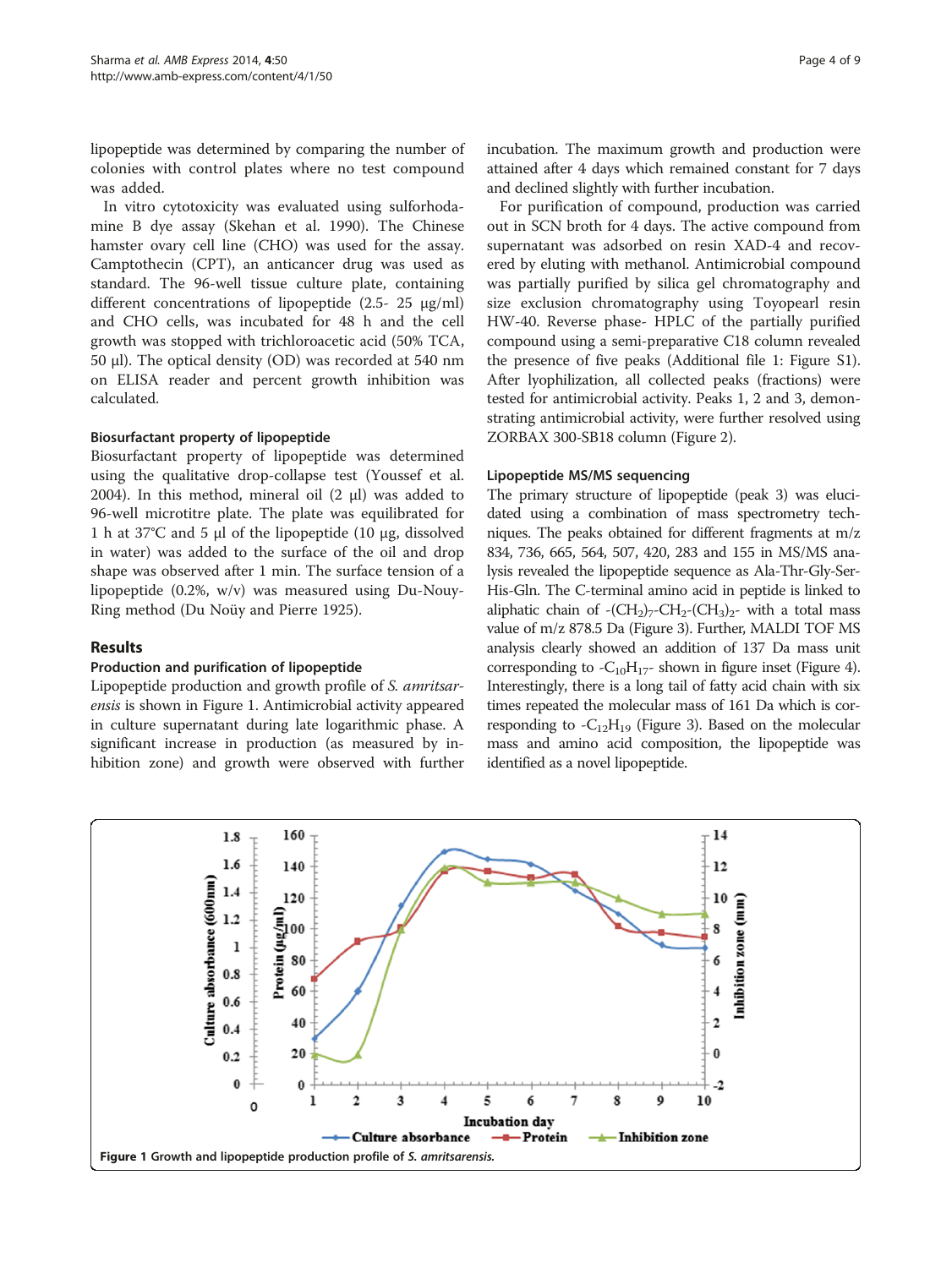<span id="page-4-0"></span>

# Inhibition spectrum and sensitivity of the lipopeptide

The purified lipopeptide (10 μg) showed activity only against Gram positive bacteria with inhibition zones of 21, 17, 15 and 13 mm against B. subtilis, S. epidermidis, M. smegmatis and MRSA, respectively (Additional file [1](#page-8-0): Figure S2). It did not show activity against any of the tested Gram-negative bacteria and fungi. The MIC assay for test organisms with purified lipopeptide using micro-

titer plates in triplicates revealed lowest MIC value of 10 μg/ml against B. subtilis and highest against MRSA i.e  $45 \mu g/ml$  (Figure [5](#page-5-0)).

The results of heat stability assay demonstrated that the lipopeptide was completely stable at 70°C for 1 h and a loss of 13.7% was observed at 100°C after 15 minutes incubation. After autoclaving (121°C for 15 min) antimicrobial activity was reduced by 18.2%. It did not show

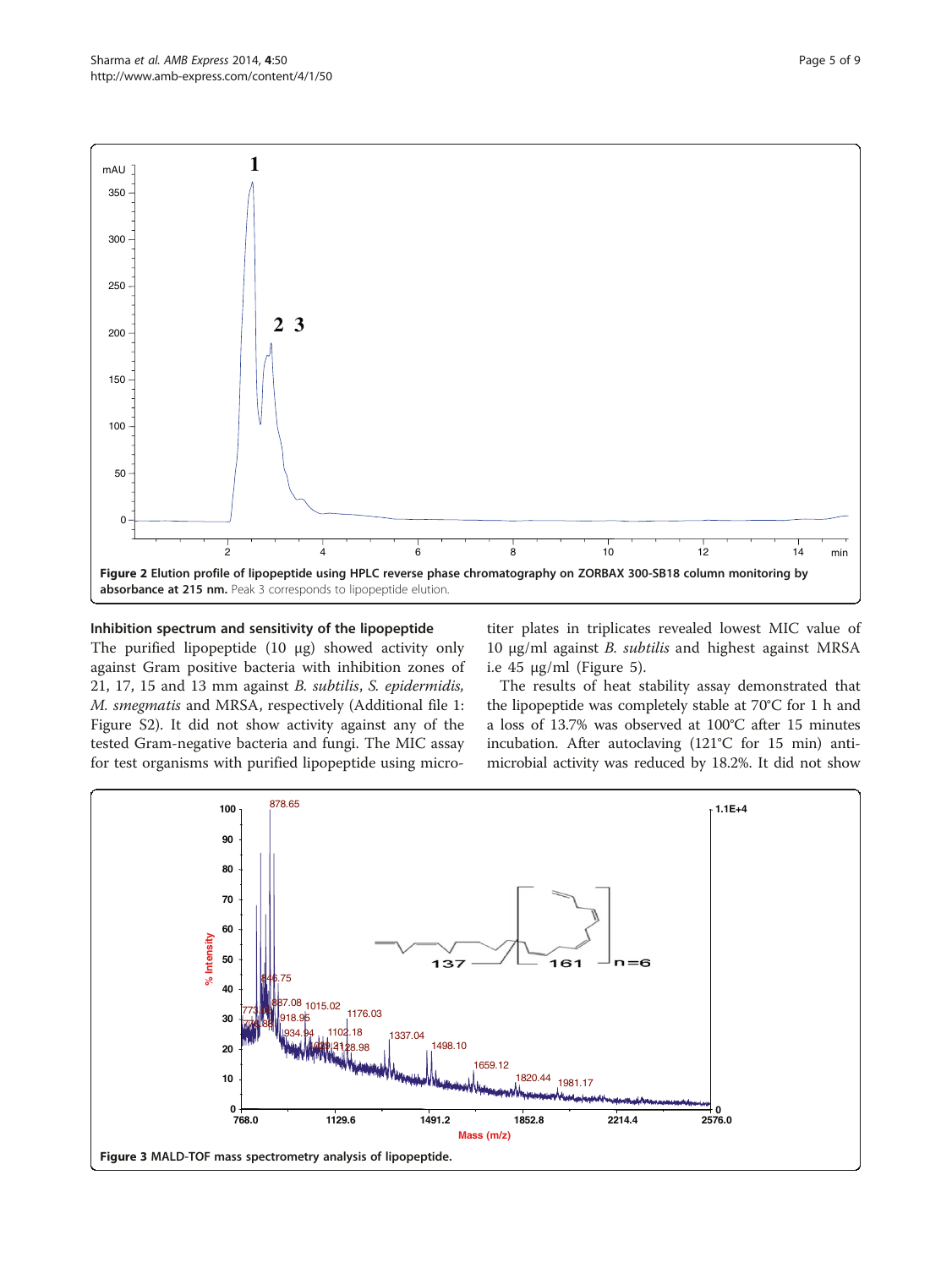<span id="page-5-0"></span>

any change in its activity profile between pH 5.0–9.0 (Table [1](#page-6-0)). Lipopeptide was found to be resistant to trypsin and lipase, and negligible loss in activity was observed after treatment with proteinase K.

# Safety evaluation

Mutagenicity of lipopeptide was checked by Ames test at two concentrations viz. 50 and 100 μg/0.1 ml. The number of revertant colonies were counted after 48 hours of incubation at 37°C and compared with the negative control. The number of revertant colonies in the presence of lipopeptide was found to be same as in the negative control  $(21 \pm 2.0)$  for TA98. However, the number of colonies in presence of positive mutagen (20 μg  $plate^{-1}$ ) was found to be considerably higher. The results of the present study indicate that the lipiopeptide is non-mutagenic.

The effect of lipopeptide at different concentrations, 2.5–25 μg/ml on chinese hamster ovary (CHO) cell line is shown in Figure [6.](#page-6-0) It showed 2.9, 16.8, 19.25, 23.28

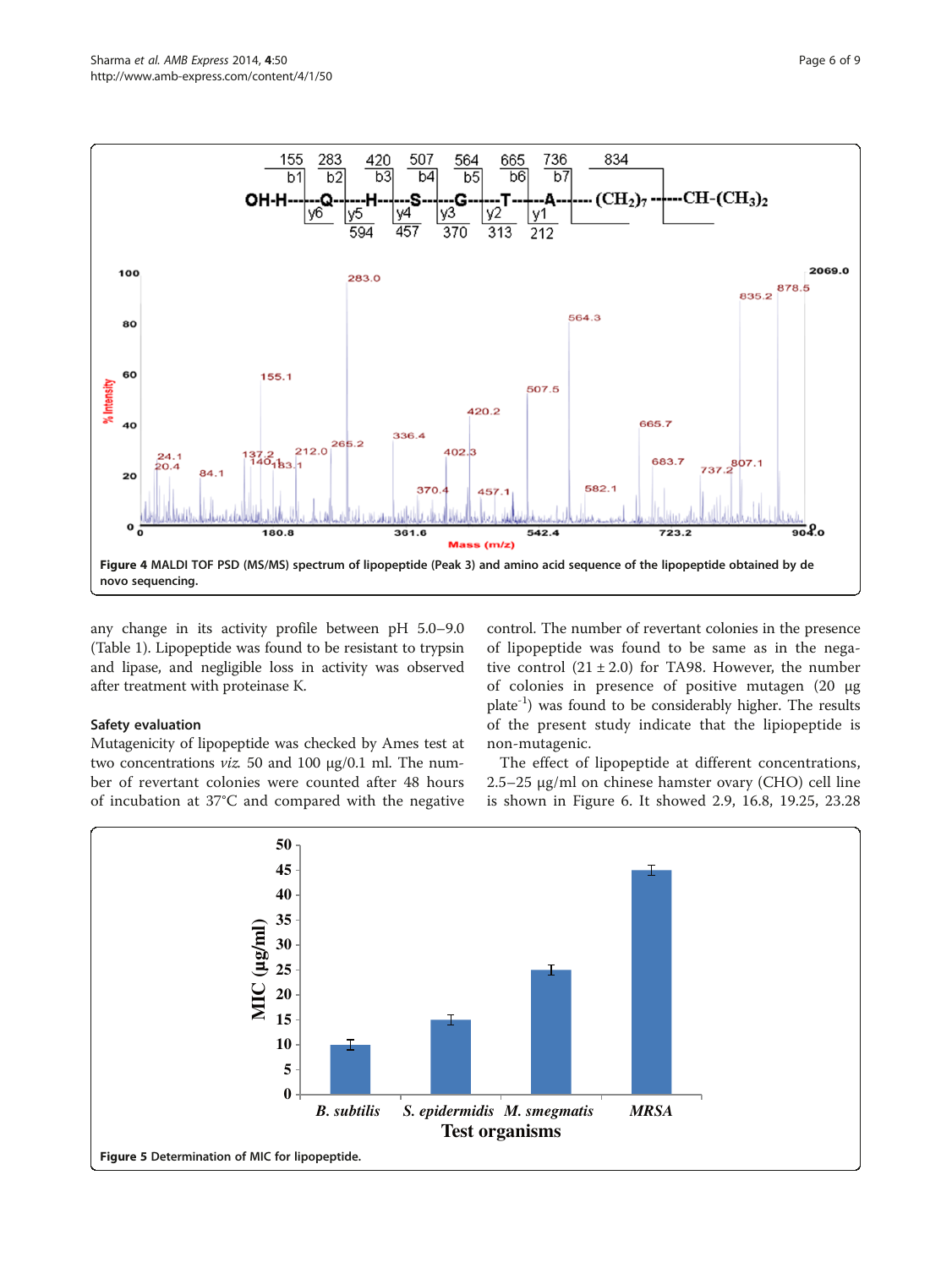<span id="page-6-0"></span>Table 1 Factors affecting lipopeptide activity

| <b>Treatment</b> | Reaction<br>duration/condition | <b>Residual activity</b><br>(%) |
|------------------|--------------------------------|---------------------------------|
| pH               |                                |                                 |
| $\overline{2}$   | $1 h/4$ °C                     | 0                               |
| 3                | $1 h/4$ °C                     | 72.7                            |
| $\overline{4}$   | 1 h/4°C                        | 84.6                            |
| 5                | $1 h/4$ °C                     | 100                             |
| 6                | 1 h/4°C                        | 100                             |
| 7                | 1 h/4°C                        | 100                             |
| 8                | $1 h/4$ °C                     | 100                             |
| 9                | 1 h/4°C                        | 100                             |
| 10               | $1 h/4$ °C                     | 86.3                            |
| 11               | $1 h/4$ °C                     | 68.1                            |
| 12               | 1 h/4°C                        | $\mathbf 0$                     |
| Temperature (°C) |                                |                                 |
| 50               | 1 <sub>h</sub>                 | 100                             |
| 60               | 1 <sub>h</sub>                 | 100                             |
| 70               | 1 <sub>h</sub>                 | 100                             |
| 80               | 1 <sub>h</sub>                 | 84.2                            |
| 90               | 15 min                         | 95.0                            |
| 100              | $15$ min                       | 86.3                            |
| 121              | 15 min (304 KPa)               | 81.8                            |

and 28.9% growth inhibition at concentrations of 2.5, 6.25, 12.5, 18.75 and 25  $\mu$ g/ml, respectively. The IC<sub>50</sub> value of lipopeptide was found to be 387 μg/ml which is very high as compared to the  $IC_{50}$  value of standard drug (0.959 μg/ml). The cytotoxicity % inhibition of standard (camptothecin) is shown in Figure [7](#page-7-0). This indicates that it do not exhibit cytotoxicity.

#### Lipopeptide as biosurfactant

The lipopeptide collapsed the oil drop and lowered surface tension of water from 72 to 37 mN  $m^{-1}$  when used at a concentration of 0.2%. These results show that it possesses good surfactant activity.

# **Discussion**

Due to few antibiotics and free availability of effective antibiotics against diverse bacterial species the antimicrobial era is threatened by high levels of antibiotic resistance (Song [2008\)](#page-8-0). Among infections caused by antibiotic resistant Gram-positive bacteria, MRSA and VRE are of particular concern (Rice [2008\)](#page-8-0) and this lead to the discovery of potential antibiotics such as vancomycin, teicoplanin, synercid (quinipristin and dalfopristin), tigecycline and linezolid. Daptomycin is the recent FDA-approved lipopeptide, exhibiting potent activity against a broad range of Gram-positive pathogens especially, MRSA and VRE. However, rare incidences of clinical resistance have also been reported against daptomycin (D'Costa et al. [2012](#page-8-0)). Since resistance to each new antibiotic ultimately emerges, usually within few years after it is marketed, there is always a need to find new antimicrobial agents to combat antibiotic resistant strains of pathogenic and opportunistic pathogenic microorganisms.

Since the late 1960s, only two novel classes of antibiotics, the oxazolidinones and the cyclic lipopeptides, have entered the market (Rodriguez de Castro et al. [2009](#page-8-0)). Thus antibiotic market is looking to increase the number of new products with improved effectiveness. Nowadays, a huge amount of resources is being invested in R&D to find novel antimicrobials that can solve the problem of antibiotic resistance (Maria-Neto et al. [2012](#page-8-0)). The market for antibacterial drugs is highly competitive, and many companies are engaged in the development of anti-MRSA or

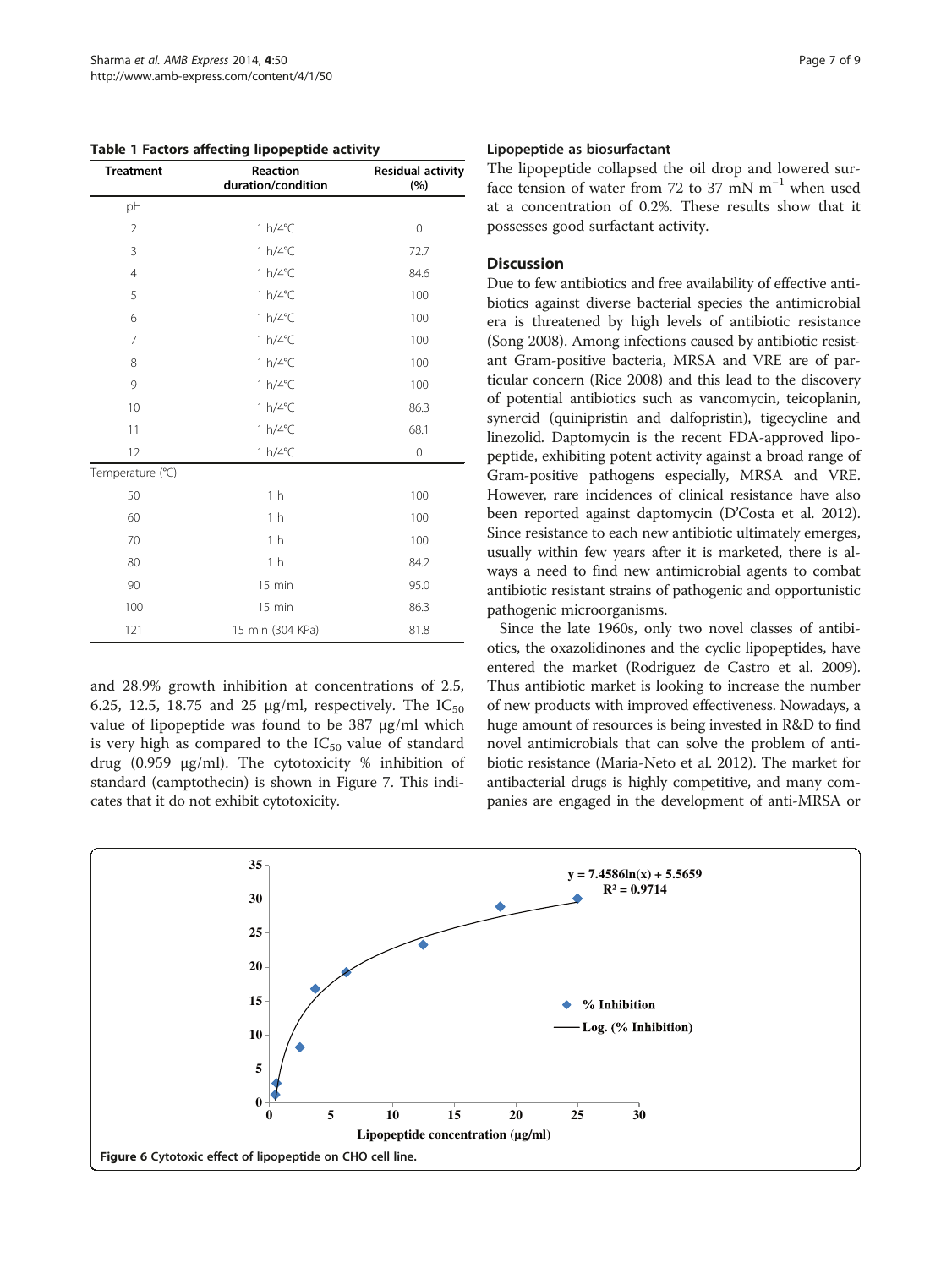multi-drug-resistant treatments, where lipopeptides are the target compounds of most companies (Mandal et al. [2013\)](#page-8-0). Antimicrobial lipopeptides are nonribosomally synthesized, having macrocyclic peptide cores consisting of eleven to thirteen amino acids, which are rigidified by the formation of a ten-membered ring. They are produced by NRPSs with variation of the fatty acid tail (Strieker and Marahiel [2009](#page-8-0)). The mechanism of action of lipopeptides is distinct from those of other antibiotics currently on the market. They form pores in membranes of bacteria after oligomerization and these pores may cause transmembrane ion influxes, including Na + and K+, which result in membrane disruption and cell death. Two key properties of lipopeptides are: i) a number of lipopeptides tend to oligomerize and ii) their ability to interact with membranes via their lipid tail (Straus and Hancock [2006](#page-8-0)). These unique properties of the lipopeptides prevent pathogens to develop resistance against them, thus makes them highly active against multidrug-resistant bacteria (Mangoni and Shai [2011](#page-8-0)). Generally the bactericidal activity of the lipopeptide increases, with the addition of a lipid tail of appropriate length (typically C10–C12) and lipopeptides containing 14 or 16 carbon atoms in lipid tail length exhibit enhanced antifungal activity in addition to antibacterial activity (Mandal et al. [2013\)](#page-8-0). This can be due to either an increase in the affinity of the lipid tail for the hydrocarbon chains or as a result of the stronger interaction of the cationic peptide with the lipid headgroups (Straus and Hancock [2006](#page-8-0)).

Antimicrobial lipopeptides have been purified from many bacterial genera including several Streptomyces spp. such as S. violaceus var. aspartocinius (aspartocin), S. griseoflavus (tsushimycin), S. viridochromogens (laspartomycin), S. coelicolor (calcium-dependent antibiotic), S. roseosporus (daptomycin), S. fradiae (A54145), S. parvulus var. parvuli (parvuline) and S. canus (amphomycin)

(Schneider et al. [2009](#page-8-0)). The present study reports the production of another novel lipopeptide from a Streptomyces sp. The primary structure of lipopeptide was determined using a combination of chemical reactions and mass spectrometry techniques. It consists of six amino acids linked to aliphatic chain of  $-(CH_2)_7-CH_2-(CH_3)_2$  and a long tail of fatty acid chain with six times repeated the molecular mass of 161 Da which is corresponding to  $-C_{12}H_{19}$ . Based on structure and molecular weight (878.5 Da), it is different from already reported lipopeptides viz. daptomycin (1620.6 Da), aspartocin (1317 Da), glumamycin (1290.4 Da), tsushimycin (1304.7 Da) and arylomycin A6 (867.4 Da). Lipopeptides vary in their amino acid and/or fatty acid composition and all these variations in length and branching of the fatty acid chains and amino acid substitutions lead to remarkable lipopeptide diversity and activities. Generally, they are reported to be thermostable, resistant to proteolytic enzymes and inhibit the growth of microorganism by altering the membrane integrity (Mandal et al. [2013\)](#page-8-0). Similarly, lipopeptide in the present study is found to be completely stable for 1 h at 70°C, retaining 81.8% activity even after autoclaving (121°C for 15 min). It exhibits absolute activity over a broad pH range of 5.0 –9.0 and found to be resistant to hydrolytic enzymes: trypsin, proteinase K and lipase. Similarly, paenibacterin, an antimicrobial lipopeptide produced by *Paneibacillus* sp. strain is reported to be resistant to trypsin and lipase enzymes (Guo et al. [2012](#page-8-0)). The strong antibacterial activity of the present lipopeptide can be related to the carbon chain length (C12) of the lipid tail as bactericidal activity of the lipopeptides depends upon the length of the lipid tail. Safety evaluation of the lipopeptide demonstrates its noncytotoxic and non-mutagenic nature which is a prerequisite for development of a drug.

In conclusion, Streptomyces amritsarensis produces a novel antimicrobial lipopeptide that is active against a

<span id="page-7-0"></span>